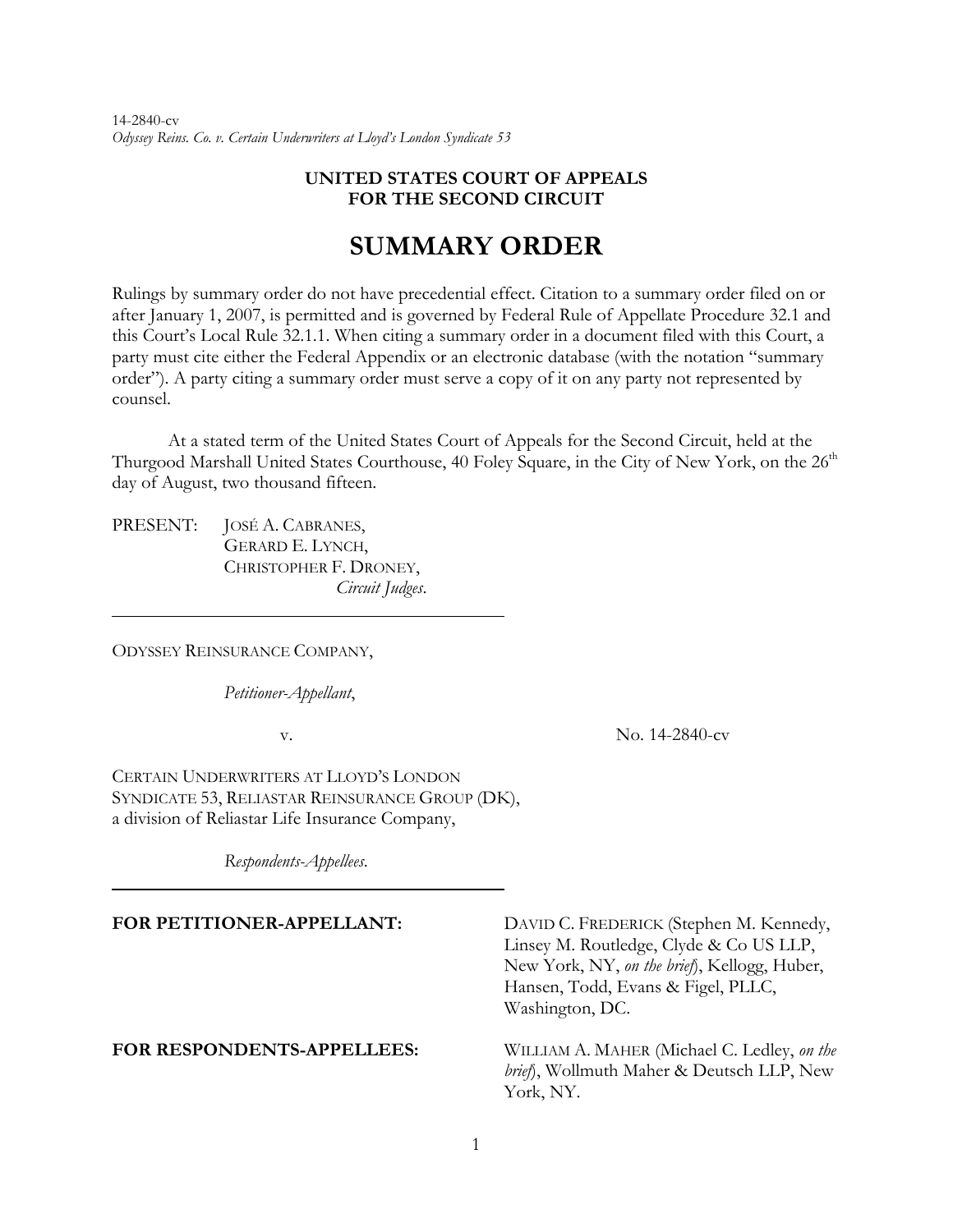Appeal from a judgment of the United States District Court for the Southern District of New York (Paul A. Crotty, *Judge*).

**UPON DUE CONSIDERATION WHEREOF, IT IS HEREBY ORDERED, ADJUDGED, AND DECREED** that the judgment of the District Court is **VACATED**, and the cause is **REMANDED** with instructions that the District Court appoint an arbitration umpire pursuant to Section 5 of the Federal Arbitration Act ("FAA"), 9 U.S.C. § 5.

Petitioner Odyssey Reinsurance Company ("Odyssey") appeals from the District Court's June 30, 2014 judgment denying its petition to appoint an arbitration umpire pursuant to 9 U.S.C. § 5. We assume the parties' familiarity with the underlying facts, the procedural history of the case, and the issues on appeal.

We review *de novo* a district court's determinations of law, such as the proper interpretation of a statute, *Roach v. Morse*, 440 F.3d 53, 56 (2d Cir. 2006), and we review for clear error its factual findings, *Schnabel v. Trilegiant Corp.*, 697 F.3d 110, 119 (2d Cir. 2012).

Upon review of the record and relevant law, we conclude that the District Court improperly denied Odyssey's petition on the mistaken belief that it lacked the statutory authority under the FAA to resolve the parties' deadlock over the appointment of an umpire. When an arbitration agreement provides "a method of naming or appointing . . . an umpire," Section 5 of the FAA mandates that "upon the application of either party to the controversy the court *shall* designate and appoint an . . . umpire" if either (1) "any party [to the agreement] shall fail to avail himself of such method," or (2) "for *any other reason* there shall be a lapse in the naming of an . . . umpire." 9 U.S.C. § 5 (emphasis added). We have previously held that the "lapse" referred to in Section 5 is "a lapse in time in the naming of the arbitrator or in the filling of a vacancy on a panel of arbitrators, or some other mechanical breakdown in the arbitrator selection process," including a "deadlock" in the naming of an arbitrator. *In re Salomon Inc. S'holders' Derivative Litig.*, 68 F.3d 554, 560 (2d Cir. 1995) (citations and internal quotation marks omitted); see also Stop & Shop Supermarket Co. v. United Food & Commercial *Workers Union Local 342*, 246 F. App'x 7, 11 (2d Cir. 2007) ("Each party had designated its own pick, whom the other side refused to recognize as the legitimate arbitrator. Such a deadlock satisfies FAA § 5's requirement of a 'lapse in the naming of an arbitrator.'"). Accordingly, the District Court had not only the authority but the obligation to appoint an umpire to correct a breakdown in the umpire selection process.

As to this point, the District Court conclusorily stated that "[t]here has not been a breakdown in the process that justifies court intervention." We disagree. As the District Court recognized, Odyssey continues to contest the qualifications of two of respondents' candidates.<sup>1</sup>

-

<sup>1</sup> The District Court relied on *Michaels v. Mariforum Shipping, S.A.*, 624 F.2d 411 (2d Cir. 1980), for the proposition that "a district court cannot entertain an attack upon the qualifications or partiality of arbitrators until after the conclusion of the arbitration and the rendition of an award." *Id.* at 414 n.4. In *Michaels*, the petitioner sought to challenge